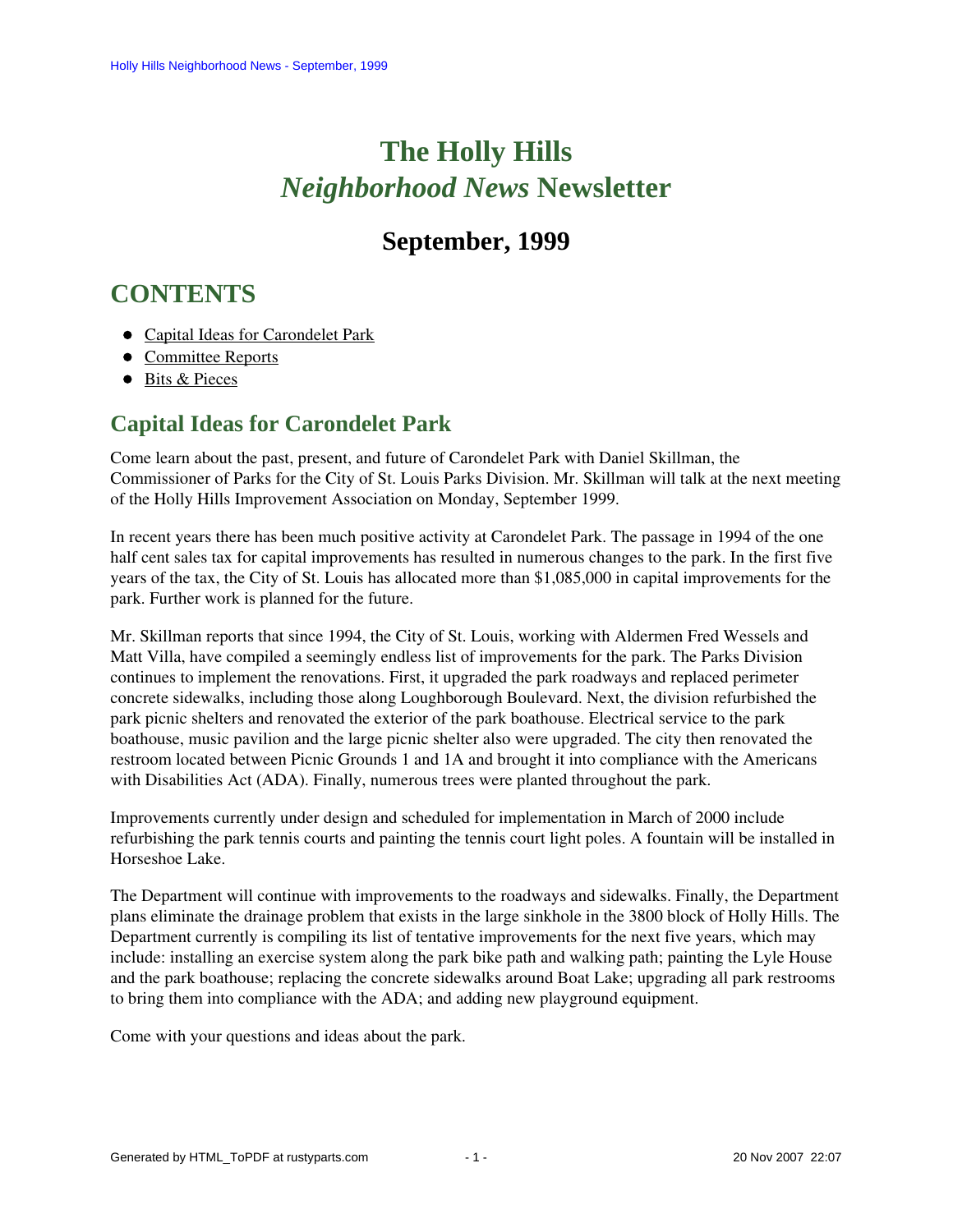#### <span id="page-1-0"></span>[\[Return to Contents\]](#page-0-1)

### <span id="page-1-3"></span>**REPORTS FROM HHIA COMMITTEES**

**•** [Beautification](#page-1-2)

### <span id="page-1-2"></span>**Beautification**

#### **Just like I-55 . . .**

The bridge at the northeast end of Carondelet Park needs some minor touch-up repair. We really need your help. This is a good way to meet your neighbors and improve the scenery at the same time. If you can offer any help with painting, please call the hotline (569-5708) and leave a message. If everyone helps a little, there is very little to do. (This and the following volunteer opportunity could be a good way to get service hours in if you are in charge of a group, such as Boy Scouts, Youth Group, etc.)

#### **How many people does it take to plant a bulb?**

If painting is not your thing, there are other ways to assist. We have been granted funds to plant more plants at the various gardens around the area. This is the time for plant bulbs, spreading mulch, and just general cleaning. The gardens add something special to your day every time you pass. How about giving them a little TLC. Call Tim Bolt @352-0440 or MaryJo Gordon@832-2801 and leave a message. Your call will be returned with more information.

#### [\[Return to Committee Report List\]](#page-1-3)

[\[Return to Contents\]](#page-0-1)

## <span id="page-1-6"></span><span id="page-1-1"></span>**BITS & PIECES**

- [Sewer Talk](#page-1-4)
- [Rehab Tax Relief](#page-1-5)
- [Carondelet Art and Artists Exhibit](#page-2-0)
- [Charter School Votes \(Who Voted It Down\)](#page-3-0)
- [Christmas Carol Association Info.](#page-3-1)

#### <span id="page-1-4"></span>**Sewer Talk**

The St. Louis Metropolitan Sewer District is considering building a tunnel to help with flooding that occurs periodically near the intersection of Grand and Bates during heavy rainstorms. The idea for the south St. Louis project was originally turned down, but a new plan is more affordable. The 1.5-mile tunnel will run from the Grand and Bates area to the Mississippi River. The Holly Hills Improvement Association will continue to report on developments in the plan and will invite a representative of the Metropolitan Sewer District to discuss the problem and proposed solution at an upcoming meeting.

#### [\[Return to Bits & Pieces Content\]](#page-1-6)

#### <span id="page-1-5"></span>**Rehab Tax Relief**

On July 8, 1999, Governor Mel Carnahan signed Senate Bill 20, the Neighborhood Preservation Act, which is designed to help revitalize older neighborhoods by providing tax credits for home rehabilitation and construction of in-fill housing.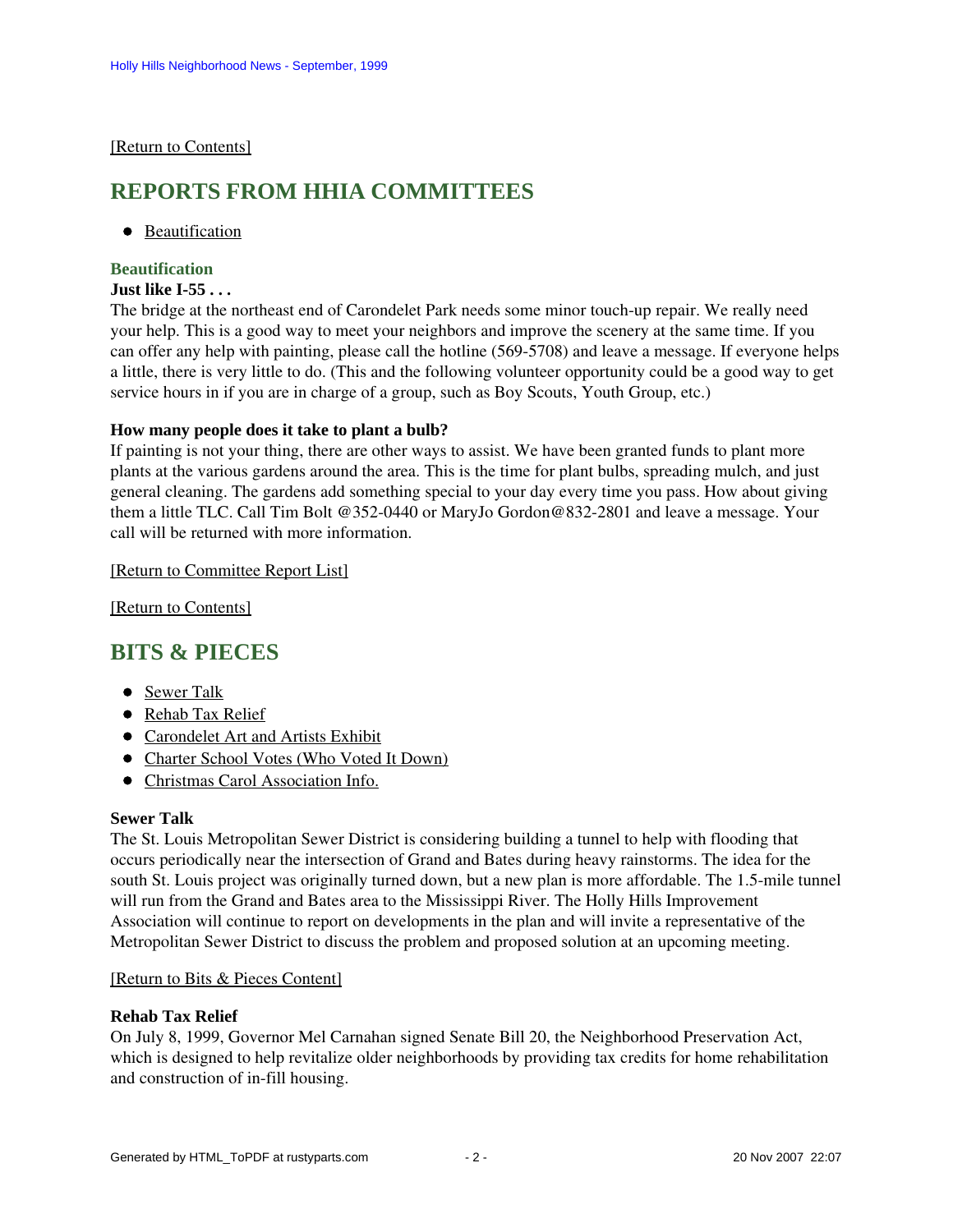Eligibility is based on the location of the property. All owner-occupied property in the City of St. Louis is eligible for the program. The income of the taxpayer is not a factor.

There are three types of credits available:

- **Rehabilitation** -- A 25% tax credit on a minimum expenditure of \$5,000 for rehabilitation of a St. Louis City home that is at least 40 years old. There is a maximum of \$25,000 in credits per home.
- **Substantial Rehabilitation** -- A 35% tax credit on a minimum expenditure of 50% of the base value of the property, which must be in the City of St. Louis and be 50 years old. Credits cannot exceed \$70,000 per unit.
- **New Construction** -- A 15% tax credit for construction of an owner-occupied home in the City of St. Louis. No more than \$40,000 in credits can be awarded per house during a ten-year period.

Tax credits may be applied to the past three years of tax returns and to the next five years of tax returns. In addition, tax credits may be transferred, assigned or sold.

The program is limited to property that is owner-occupied or will be sold to an owner occupant within one year.

The program will start on January 1, 2000. Expenditures made before that date are not eligible for tax credits. Further, because the amount of tax credits is limited, application must be made to the Missouri Department of Economic Development. The Department is currently in the process of creating applications for the program.

Here is how the tax credit would work for a typical family with a \$4,000 state tax bill. If they spent \$10,000 renovating their home, they would get a \$2,500 tax credit. So, their state tax bill would be reduced to \$1,500. The credit can be carried back three tax years and carried forward five years if a family cannot redeem the full credit in any given year.

#### [\[Return to Bits & Pieces Content\]](#page-1-6)

#### <span id="page-2-0"></span>**Carondelet Art and Artists Exhibit**

Historic scenes of Downtown St. Louis, the West End, the Soulard neighborhood will be featured in the Carondelet Art and Artists exhibit opening Friday September 10 and continuing through Friday, September 24 at the Carondelet Historic Center. The exhibit will be open each afternoon from noon to 4:00 p.m. with evening hours 6:00 to 9:00 p.m., on Tuesdays and Fridays. Admission is \$3.00 per person.

Historic works include original Hazel Lee watercolors of Carondelet streetscapes from the late 1960<sup>1</sup>s and over 100 Victor Kunz paintings, charcoals and pencil sketches. Kunz created river scenes, unique views of Downtown and the West End, in addition to scores of works featuring Carondelet. Beginning in the 1920<sup>1</sup>s, Kunz created street scenes of St. Louis neighborhoods. His works historically document neighborhoods before the construction of interstate highways and urban renewal.

Contemporary artists participating in the exhibit include Ken Bolte, Pat Eby, Ron Flier, Sheila M. Harris and Randy Ulrich. Some of their works depict St. Louis parks, landmark buildings and Victorian streetscapes.